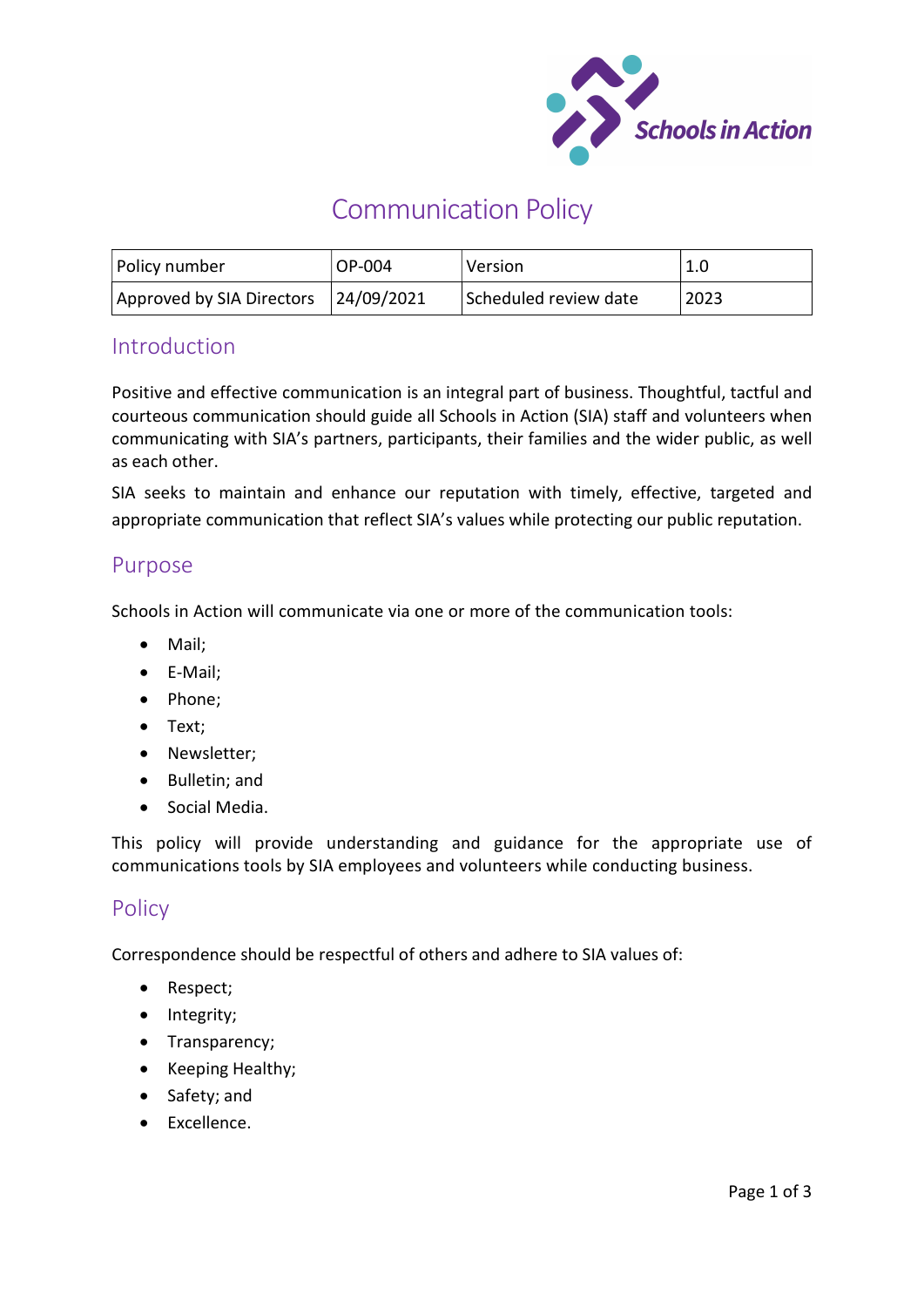

## Mail

\

Any correspondence to be sent via the mail are documents that are to be taken more seriously by the respondent and / or where there is less urgency in the correspondence. If the correspondence is important a letter can be sent as well as an email copy of the letter.

Large volume of correspondence or items that need a signature are to be sent via mail.

### E-Mail

An email is faster to send than a letter, however it is inclined to be less personal. Sometimes serious breaches of manners or misunderstanding by the recipient can happen by accident therefore it is important that wording in an email is professional, respectful, clear and concise. Endeavour to limit emails to two or three paragraphs; perform a spell and grammar check; read it from the perspective of the recipient; and get another person to check it if necessary, before sending.

#### Phone

Phone calls are a lot more personal and are used when a detailed discussion is required, to introduce yourself, or respond to an enquiry when an email is not appropriate. When making a phone call, at all times maintain a polite, professional and uniform tone.

Ensure that you always start a call by identifying yourself and that you are from Schools in Action, even if you think the person who is calling you or you are calling may know who you are. Speak clearly, actively listen and take notes as required repeating any important information back to the caller before ending the call.

### Text

Text can be used to contact partners, participants, their families and the wider public who are already listed on a database with the purpose of being contacted by SIA. People who are added to future databases, must be informed of their choice as to whether they do or do not want to be contacted by text.

It is vital that the wording in a text message is clear, short and concise. Abbreviations can be used if necessary; however, care must be taken to ensure that this can be understood by a wide audience.

It must be identified in the text that the message is from SIA or an individual from the organisation and provide some form of contact detail, whether that is an email address or a telephone number.

## Newsletter

External newsletters provide specific information to targeted audiences via email, text or link to SIA's website. People who are added to databases must be informed of their choice as to whether they do or do not want to receive SIA's newsletter.